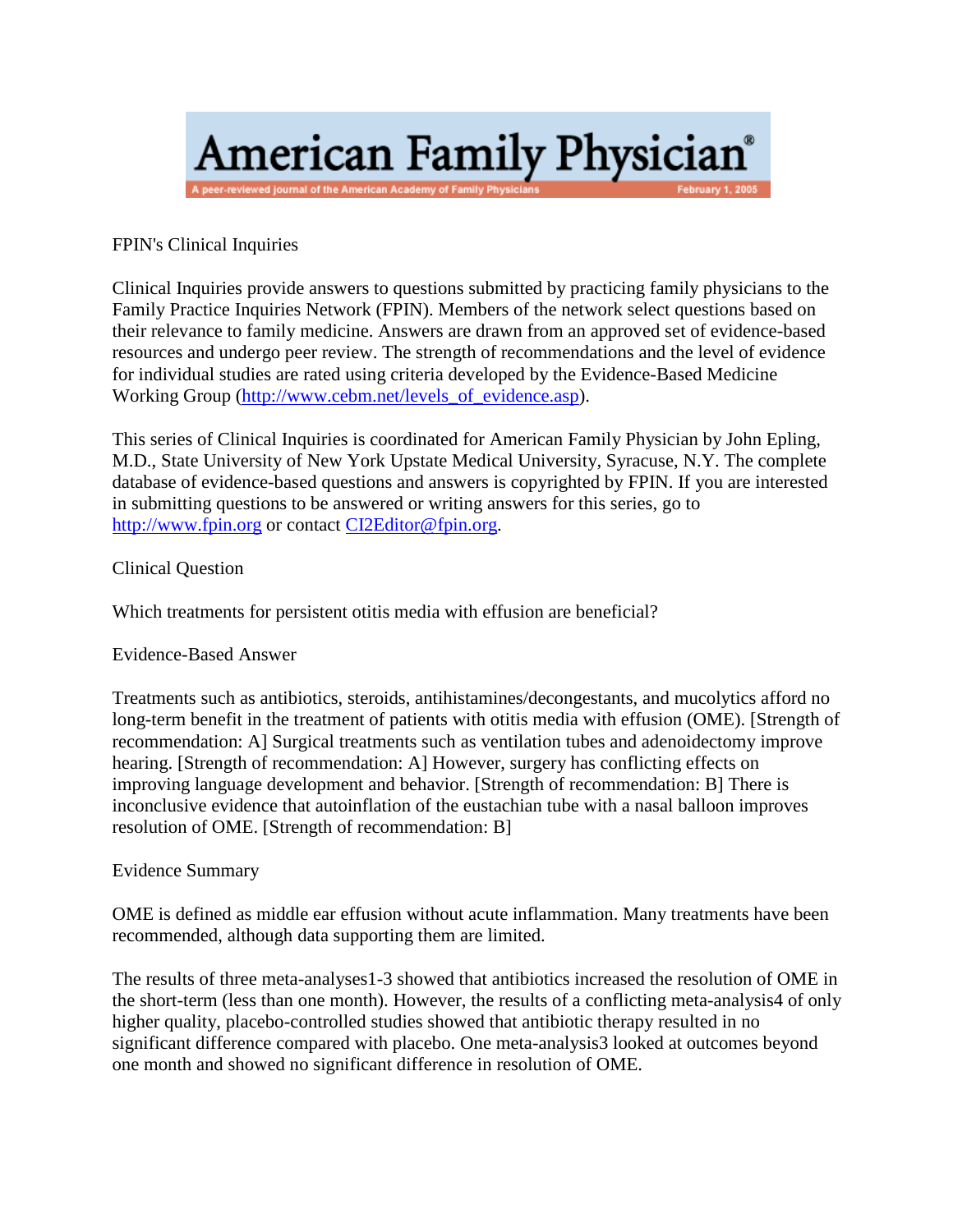The results of a well-designed systematic review5 of the use of steroids in patients with OME found that oral and nasal steroids do not have any significant benefit in the long-term (more than two weeks) when used alone or with antibiotics. A subsequent randomized controlled trial6 (RCT) of oral steroids given with antibiotics reached similar conclusions.

The results of meta-analyses on antihistamines/decongestants1 and mucolytics7 showed no benefit in clearance of OME. Another meta-analysis8 looked at opening the eustachian tubes by autoinflation with a nasal balloon. The methods of this meta-analysis were unclear, and the studies were generally of low quality. However, within a homogenous subgroup of three RCTs, the odds ratio for improvement of OME with autoinflation was 3.5 (95 percent confidence interval, 2.0 to 6.1). The number needed to treat was three. Unblinded outcome assessments led the authors of the meta-analysis to not recommend autoinflation for clinical practice.

Surgical options include ventilation tubes, adenoidectomy, and tonsillectomy. The results of a systematic review9 of children with OME showed slight improvement (less than 12 dB) in hearing with the use of ventilation tubes or adenoidectomy alone. Combining the procedures offered little additional benefit. There were no data supporting tonsillectomy in the treatment of OME. A subsequent RCT10 of children with OME confirmed this conclusion, showing a 5 to 6 dB improvement in hearing with ventilation tubes at six and 12 months postprocedure. The results of two additional RCTs11,12 using the same group of children showed that early insertion of ventilation tubes improves language development and decreases behavior problems at nine months postprocedure compared with watchful waiting. However, 85 percent of the children in the watchful-waiting group received ventilation tubes by 18 months, and there no longer were significant differences in outcomes.

It is important to note that the inclusion criteria for these RCTs were baseline disruptions to speech, language, learning, and behavior. The results of other RCTs without these inclusion criteria showed no difference in language development or quality of life with early insertion of ventilation tubes versus watchful waiting for periods of six to 12 months. Furthermore, the majority of children in the watchful-waiting groups in these latter studies avoided surgery by the end of the follow-up periods.13-17

### Recommendations from Others

A recent evidence-based practice guideline18 from the American Academy of Family Physicians, the American Academy of Pediatrics, and the American Academy of Otolaryngology-Head and Neck Surgery recommends against the use of antibiotics, steroids, antihistamine/decongestants, mucolytics, and autoinflation in the routine treatment of OME. Surgery for persistent OME should be reserved for use in children with significant hearing loss, persistent symptoms, risk factors for developmental difficulties, or structural damage to the tympanic membrane or middle ear. Antibiotics, with or without steroids, can be considered if the parents or caregivers are strongly opposed to surgery.

### Clinical Commentary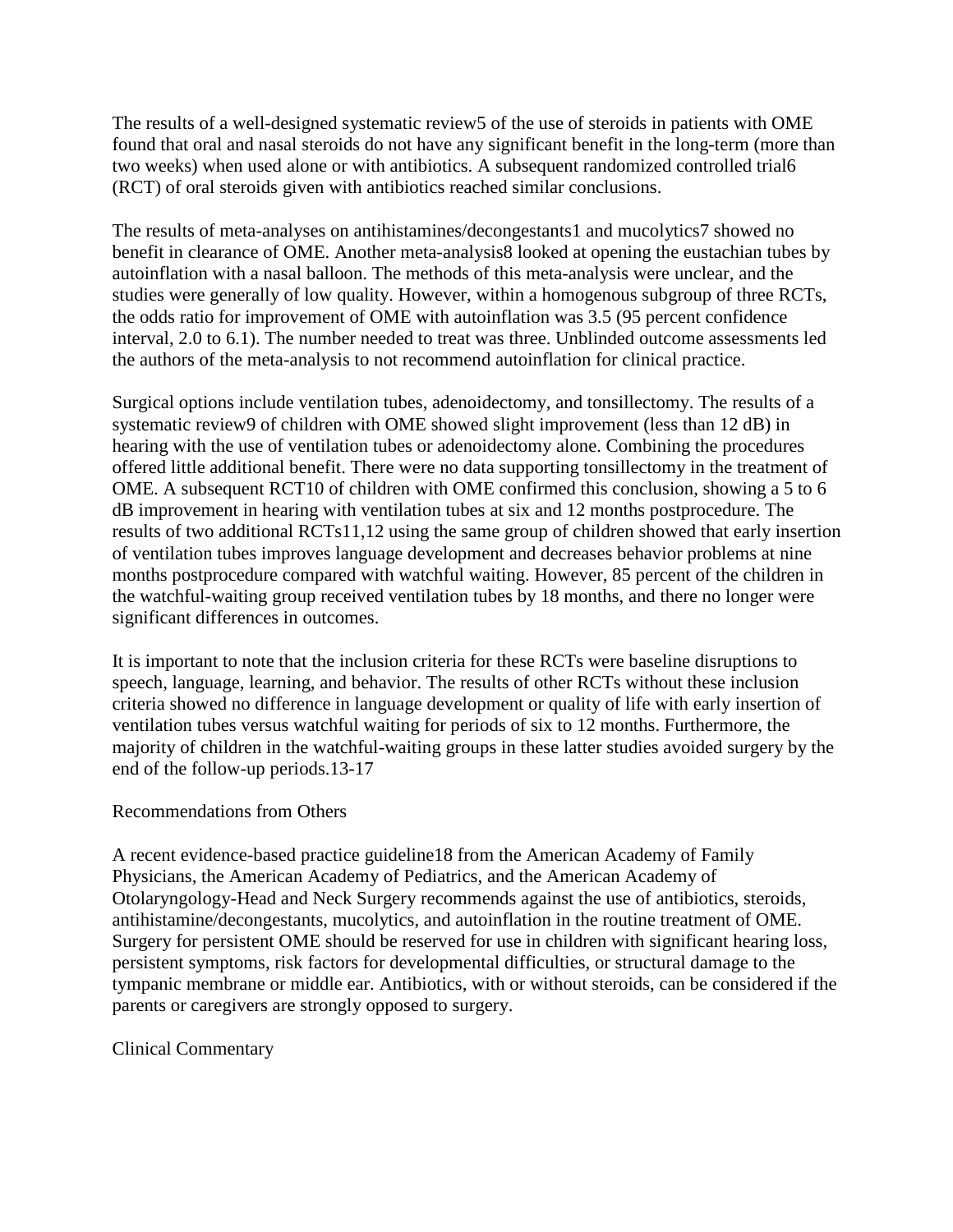Many patients and parents desire active treatment of OME, and treatment is still advocated by many physicians on the basis of habit, anecdote, or tradition. Therefore, it may be difficult for some physicians to not treat OME. Nevertheless, the evidence does not support most treatments. Instead of prescribing medicines, physicians must develop tracking and intervention systems to monitor children with OME over time and recognize complications such as significant hearing loss and developmental delays. Surgery should be considered for patients with these conditions. However, the optimal timing for surgery is unknown.

The authors indicate that they do not have any conflicts of interests. Sources of funding: none reported.

Address correspondence by e-mail to Thomas J. Satre, M.D., [satret@centracare.com.](mailto:satret@centracare.com) Reprints are not available from the authors.

THOMAS J. SATRE, M.D.

St. Cloud Hospital/Mayo Family Practice Residency St. Cloud, Minnesota

JOAN NASHELSKY, M.L.S.

Managing Editor and Librarian Coordinator Family Practice Inquiries Network Iowa City, Iowa

#### REFERENCES

1. United States Otitis Media Guideline Panel. Otitis media with effusion in young children. Rockville, Md.: U.S. Dept. of Health and Human Services, Public Health Service, Agency for Health Care Policy and Research, 1994.

2. Rosenfeld RM, Post JC. Meta-analysis of antibiotics for the treatment of otitis media with effusion. Otolaryngol Head Neck Surg 1992;106:378-86.

3. Williams RL, Chalmers TC, Stange KC, Chalmers FT, Bowlin SJ. Use of antibiotics in preventing recurrent acute otitis media and in treating otitis media with effusion. A meta-analytic attempt to resolve the brouhaha. JAMA 1993;270:1344-51.

4. Cantekin EI, McGuire TW. Antibiotics are not effective for otitis media with effusion: reanalysis of meta-analyses. Oto-Rhino-Laryngologia Nova 1998;8:214-22.

5. Butler CC, van der Voort JH. Oral or topical nasal steroids for hearing loss associated with otitis media with effusion in children. Cochrane Database Syst Rev 2002;4:CD001935.

6. Mandel EM, Casselbrant ML, Rockette HE, Fireman P, Kurs-Lasky M, Bluestone CD. Systemic steroid for chronic otitis media with effusion in children. Pediatrics 2002;110:1071-80.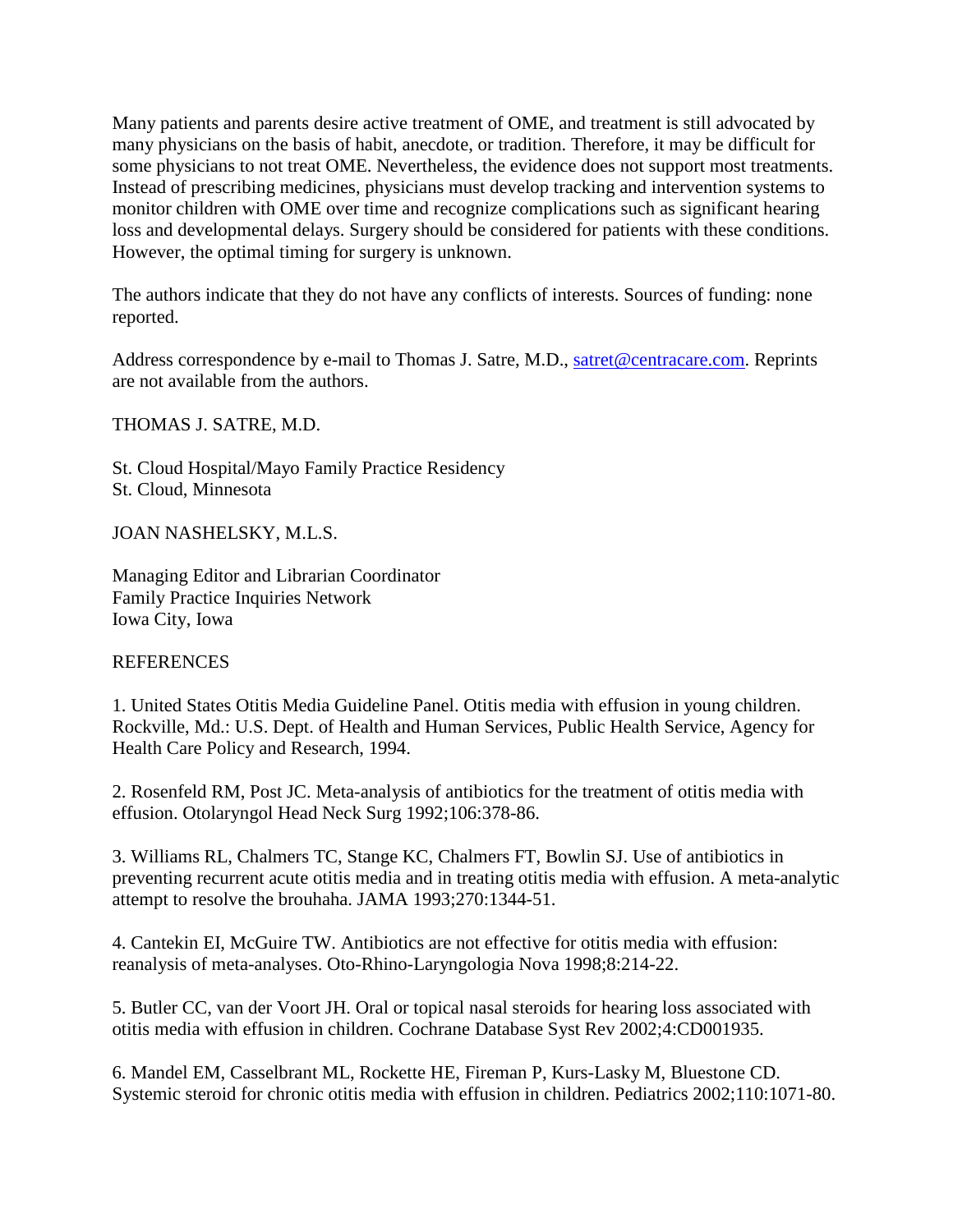7. Pignataro O, Pignataro LD, Gallus G, Calori G, Cordaro CI. Otitis media with effusion and Scarboxymethylcysteine and/or its lysine salt: a critical overview. Int J Pediatr Otorhinolaryngol 1996;35:231-41.

8. Reidpath DD, Glasziou PP, Del Mar C. Systematic review of autoinflation for treatment of glue ear in children. BMJ 1999;318:1177.

9. University of York Centre for Reviews and Dissemination. The treatment of persistent glue ear in children. Eff Health Care 1992;4:1-16.

10. Rovers MM, Straatman H, Ingels K, van der Wilt GJ, van den Broek P, Zielhuis GA. The effect of short-term ventilation tubes versus watchful waiting on hearing in young children with persistent otitis media with effusion: a randomized trial. Ear Hear 2001;22:191-9.

11. Maw R, Wilks J, Harvey I, Peters TJ, Golding J. Early surgery compared with watchful waiting for glue ear and effect on language development in preschool children: a randomised trial [published correction appears in Lancet 1999;354:1392]. Lancet 1999;353:960-3.

12. Wilks J, Maw R, Peters TJ, Harvey I, Golding J. Randomised controlled trial of early surgery versus watchful waiting for glue ear: the effect on behavioural problems in pre-school children. Clin Otola-ryngol 2000;25:209-14.

13. Rovers MM, Straatman H, Ingels K, van der Wilt GJ, van den Broek P, Zielhuis GA. The effect of ventilation tubes on language development in infants with otitis media with effusion: a randomized trial. Pediatrics 2000;106:E42.

14. Paradise JL, Feldman HM, Campbell TF, Dollaghan CA, Colborn DK, Bernard BS, et al. Effect of early or delayed insertion of tympanostomy tubes for persistent otitis media on developmental outcomes at the age of three years. N Engl J Med 2001;344:1179-87.

15. Paradise JL, Feldman HM, Campbell TF, Dollaghan CA, Colborn DK, Bernard BS, et al. Early versus delayed insertion of tympanostomy tubes for persistent otitis media: developmental outcomes at the age of three years in relation to prerandomization illness patterns and hearing levels. Pediatr Infect Dis J 2003;22:309-14.

16. Paradise JL, Dollaghan CA, Campbell TF, Feldman HM, Bernard BS, Colborn DK, et al. Otitis media and tympanostomy tube insertion during the first three years of life: developmental outcomes at the age of four years. Pediatrics 2003;112:265-77.

17. Rovers MM, Krabbe PF, Straatman H, Ingels K, van der Wilt GJ, Zielhuis GA. Randomised controlled trial of the effect of ventilation tubes (grommets) on quality of life at age 1-2 years. Arch Dis Child 2001;84:45-9.

18. American Academy of Family Physicians, American Academy of Otolaryngology-Head and Neck Surgery, American Academy of Pediatrics Subcommittee on Otitis Media With Effusion. Otitis media with effusion. Pediatrics 2004;113:1412-29.